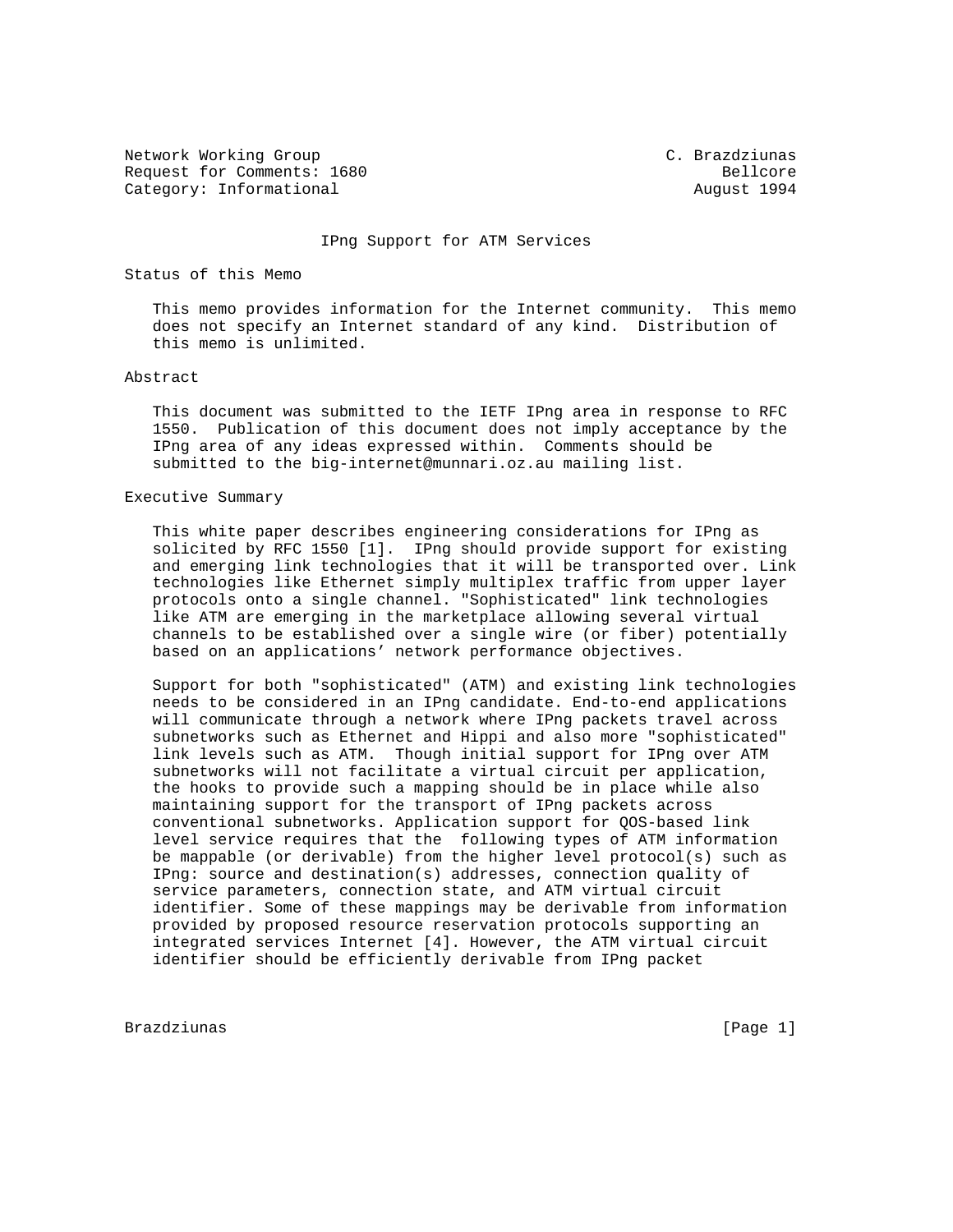information.

 An IPng candidate should provide evidence that the mapping from an applications' IPng packets to ATM virtual circuit(s) can be accomplished in a heterogeneous Internet architecture keeping in consideration the gigabit/sec rates that IPng/ATM subnetworks will eventually be operating at.

1. Introduction

 This paper describes parameters that are needed to map IPng (or any protocol operating above the link level) to ATM services. ATM is a "sophisticated" link level technology which provides the potential capability for applications at the TCP/UDP level to map to a single ATM virtual circuit for transport across an ATM network(s) customized to the network performance and traffic requirements for that application. This is a step above many of today's existing link technologies which can only support a single level of network performance that must be shared by all applications operating on a single endpoint.

 The future Internet will be comprised of both conventional and "sophisticated" link technologies. The "sophisticated" features of link layers like ATM need to be incorporated into an internet where data travels not only across an ATM network but also several other existing LAN and WAN technologies. Future networks are likely to be a combination of subnetworks providing best-effort link level service such as Ethernet and also sophisticated subnetworks that can support quality of service-based connections like ATM. One can envision data originating from an Ethernet, passing through an ATM network, FDDI network, another ATM network, and finally arriving at its destination residing on a HIPPI network. IPng packets will travel through such a list of interconnected network technologies as ATM is incorporated as one of the components of the future Internet.

 To support per application customizable link level connections, four types of ATM information should be derivable from the higher level protocol(s) like IPng. This ATM information includes: source and destination ATM addresses, connection quality of service parameters, connection state, and an ATM virtual circuit identifier which maps to a single IPng application (i.e., single TCP/UDP application). Some of these mapping could potentially be derivable through information provided by proposed resource reservation protocols supporting an integrated services Internet [4]. However, the ATM virtual circuit identifier needs to be efficiently mappable from IPng packet information.

Brazdziunas **(Page 2)**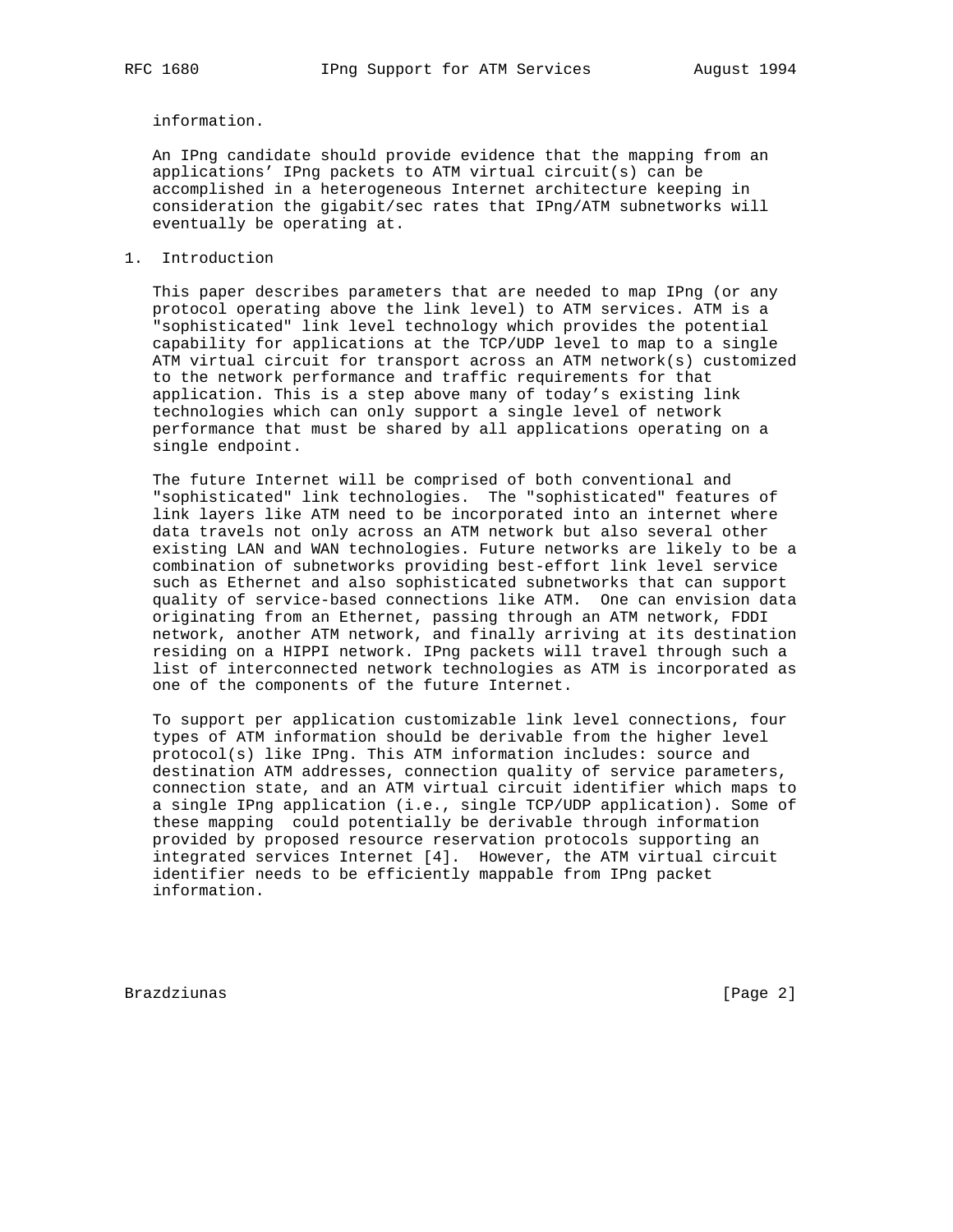Organization of this white paper is as follows. First the characteristics of ATM are described focusing on functions that are not provided in today's LAN technologies. This section provides background information necessary for the following section describing the parameters needed to map IPng services to ATM services.

# 2. Terminology

 In this white paper, the term "application" refers to a process or set of collective processes operating at the TCP/UDP level or above in the protocol stack. For example, each instance of "telnet" or "ftp" session running on an end station is a distinct application.

3. Characteristics of ATM Service

 ATM has several characteristics which differentiates it from current link level technologies. First of all, ATM has the capability of providing many virtual channels to transmit information over a single wire (or fiber). This is very similar to X.25, where many logical channels can be established over a single physical media. But unlike X.25, ATM allows for each of these channels or circuits to have a customizable set of performance and quality of service characteristics. Link level technologies like Ethernet provide a single channel with a single performance and quality of service characteristic. In a sense, a single ATM link level media appears like an array of of link level technologies each with customizable characteristics.

 ATM virtual circuits can be established dynamically utilizing its signaling protocol. ATM signaling is a source initiated negotiation process for connection establishment. This protocol informs elements in the network of the characteristics for the desired connection. ATM signaling does not provide any guidelines for how network elements decide whether it can accept a call or where a signaling request should be forwarded if the end destination (from the link level perspective) has not been reached. In short, ATM signaling does not support any routing functionality of network admission control.

 ATM signaling establishes a "hard state" in the network for a call. "Hard state" implies that the state of a connection in intermediate switching equipment can be set and once established it will be maintained until a message is received by one of the ends of the call requesting a change in state for the connection [2]. As a result, an ATM end system (this could be a workstation with an ATM adapter or a router with an ATM interface) receives guaranteed service from the ATM network. The ATM network is responsible for maintaining the connection state. The price the ATM termination points pay for this guarantee is the responsibility of changing the state of the

Brazdziunas [Page 3]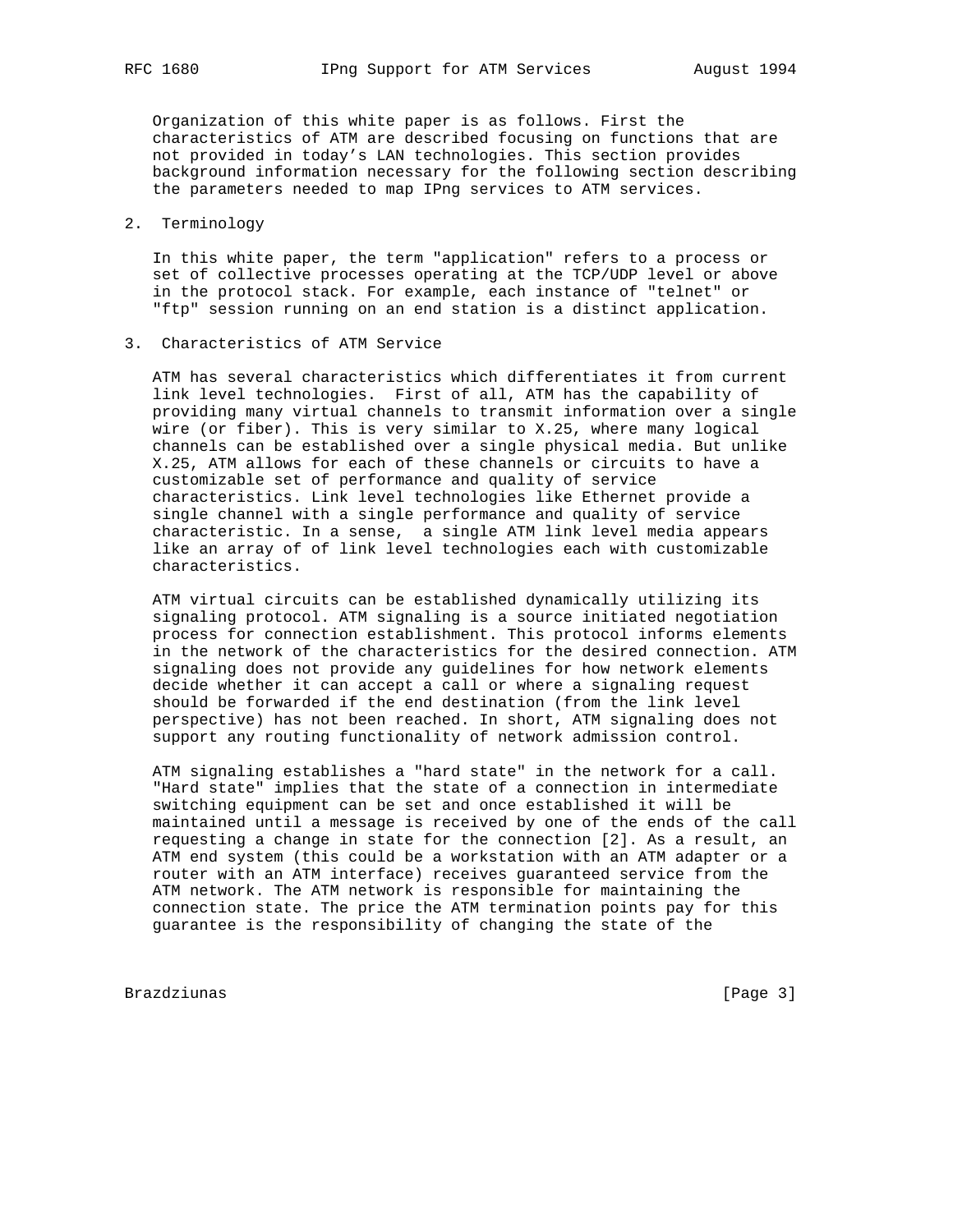connection, specifically informing the ATM network to establish, alter, or tear-down the connection.

 Each ATM end point in a network has an ATM address associated with it to support dynamic connection establishment via signaling. These addresses are hierarchical in structure and globally unique [3]. As a result, these addresses are routable. This allows ATM networks to eventually support a large number of ATM endpoints once a routing architecture and protocols to support it become available.

 The ATM User-Network Interface (UNI) signaling protocol based on ITU-TS Q.93B allows many different service parameters to be specified for describing connection characteristics. [3] These parameters can be grouped into several categories: ATM adaptation layer (AAL) information, network QOS objectives, connection traffic descriptor, and transit network selector. The AAL information specifies negotiable parameters such as AAL type and maximum packet sizes. The network QOS objectives describe the service that the ATM user expects from the network. Q.93B allows for one of five service classes to be selected by the ATM user. The service classes are defined as general traffic types such as circuit emulation (class A), variable bit rate audio and video (class B), connection-oriented data transfer (class C), connectionless data transfer (class D), best effort service (class  $X$ ), and unspecified [3]. Each of these categories are further specified through network provider objectives for various ATM performance parameters. These parameters may include cell transfer delay, cell delay variation, and cell loss ratio. The connection traffic descriptor specifies characteristics of the data generated by the user of the connection. This information allows the ATM network to commit the resources necessary to support the traffic flow with the quality of service the user expects. Characteristics defined in the ATM Forum UNI specification include peak cell rate, sustainable cell rate, and maximum and minimum burst sizes [3]. Lastly, the transit network selection parameter allows an ATM user to select a preferred network provider to service the connection [3].

# 4. Parameters Required to Map IPng to ATM

 There are several parameters required to map ATM services from a higher level service like IPng. These ATM parameters can be categorized in the following manner: addressing parameters, connection QOS-related parameters, connection management information, and ATM virtual circuit identifier. The first three categories provide support for ATM signaling. The last parameter, a connection identifier that maps IPng packets to ATM virtual circuits, provides support for an ATM virtual circuit per application when the end-to end connection travels across an ATM subnetwork(s) (this does not assume that ATM is the only type of subnetwork that this connection

Brazdziunas **(Page 4)**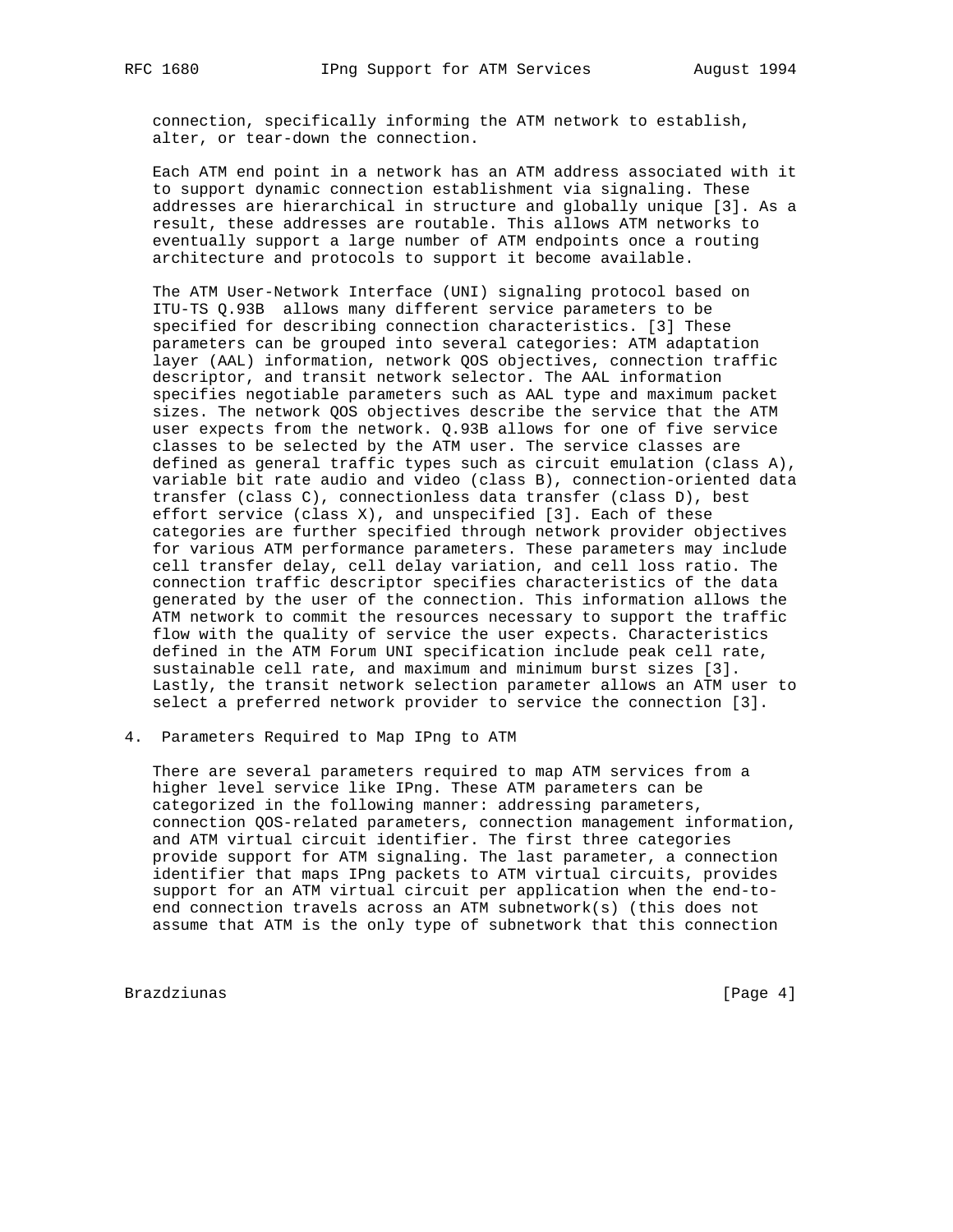travels across). Below, mapping issues for each of these parameters will be described.

# 4.1. Addressing

 ATM supports routable addresses to each ATM endpoint to facilitate the dynamic establishment of connections. These addresses need to be derived from a higher level address such as an IPng address and IPng routing information. This type of mapping is not novel. It is a mapping that is currently done for support of current IP over link technologies such as Ethernet. An IP over ATM address resolution protocol (ARP) has been described in the Internet Standard, "Classical IP over ATM" [5]. In addition, support for IP routing over large ATM networks is being worked in the IETF's "Routing over Large Clouds" working group.

## 4.2. Quality of Service

 As described in section 3, an ATM virtual circuit is established based upon a user's traffic characteristics and network performance objectives. These characteristics which include delay and throughput requirements can only be defined by the application level (at the transport level or above) as opposed to the internetworking (IPng) level. For instance, a file transfer application transferring a 100 MB file has very different link level performance requirements than a network time application. The former requires a high throughput and low error rate connection whereas the latter could perhaps be adequately serviced utilizing a best-effort service. Current IP does not provide much support for a quality of service specification and provides no support for the specification of link level performance needs by an application directly. This is due to the fact that only a single type of link level performance is available with link technologies like Ethernet. As a result, all applications over IP today receive the same level of link service.

 IPng packets need not explicitly contain information parameters describing an application's traffic characteristics and network performance objectives  $(e.g.,$  delay = low, throughput = 10 Mb/s). This information could potentially be mapped from resource reservation protocols that operate at the IP (and potentially IPng) level [4].

## 4.3. Connection Management

 The establishment and release of ATM connections should ultimately be controlled by the applications utilizing the circuits. As described in section 3, ATM signaling establishes a "hard state" in the network which is controlled by the ATM termination points [2]. Currently, IP

Brazdziunas [Page 5]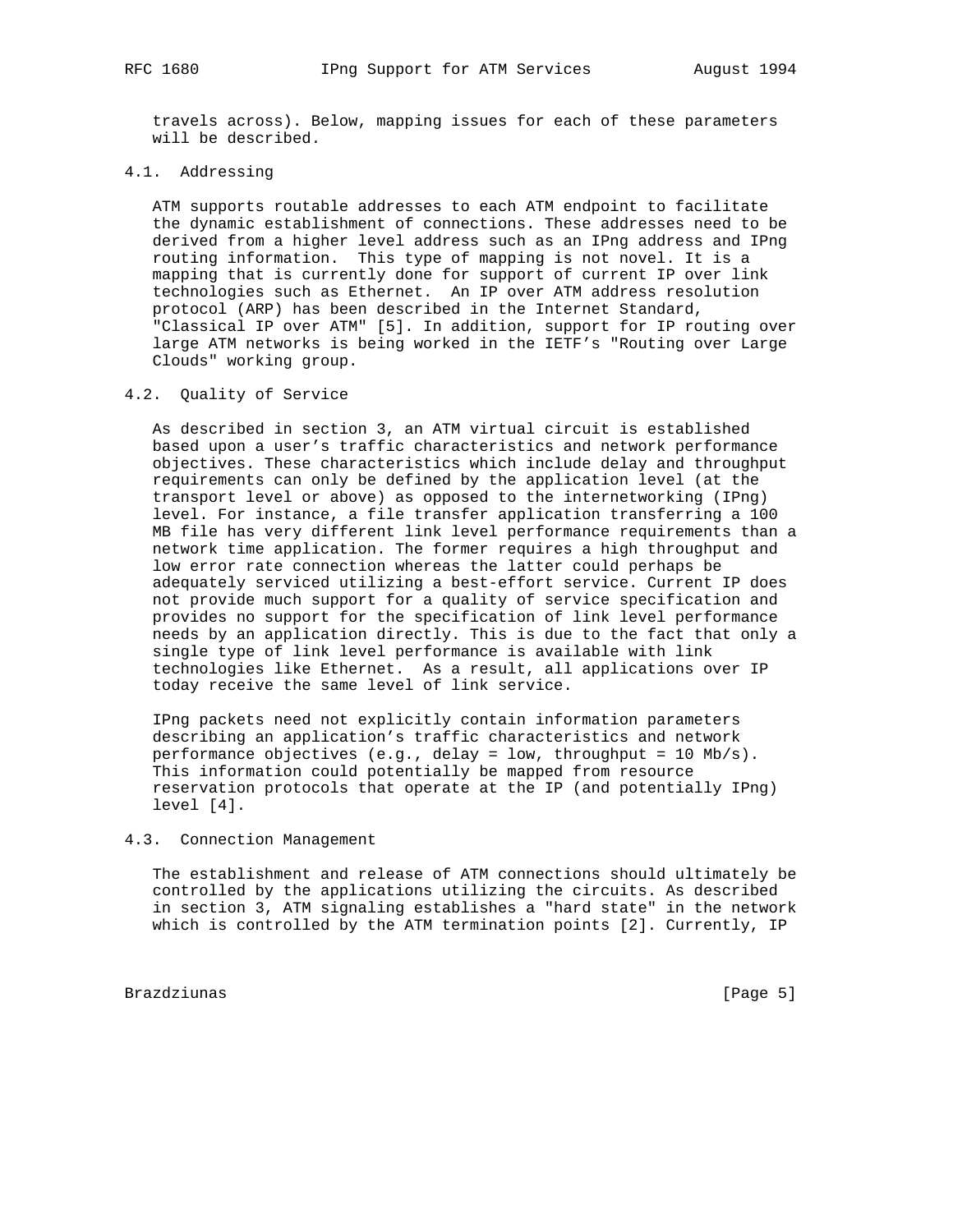provides no explicit mechanism for link level connection management. Future support for link level connection management could be accomplished through resource reservation protocols and need not necessarily be supported directly via information contained in the IPng protocol.

# 4.4. Connection Identifier

 A mapping function needs to exist between IPng packets and ATM so that application flows map one-to-one to ATM virtual circuits. Currently, application traffic flows are identified at the transport level by UDP/TCP source and destination ports and IP protocol identifiers. This level of identification should also be available at the IPng level so that information in the IPng packets identify an application's flow and map to an ATM virtual circuit supporting that flow when the IPng packets travels across an ATM subnetwork(s).

 Using the current IP protocol, identifying an application's traffic flow requires the combination of the following five parameters: source and destination IP addresses, source and destination UDP/TCP ports, and IP protocol identifier. This application connection identifier for IP is complex and could potentially be costly to implement in IP end stations and routers. The IPng connection identifier should be large enough so that all application level traffic from an IPng end point can be mapped into the IPng packet. Currently, ATM provides 24 bits for virtual circuit identification (VPI and VCI). This provides sufficient capacity for 2^24 (16,777,216) connections [6]. The actual number of bits that are used for the ATM virtual circuit however is established through negotiation between the ATM endpoint and ATM network. This number is useful as an upper bound for the number of mappings that are needed to be supported by IPng.

 An IPng candidate should be able to identify how IPng packets from an application can map to an ATM virtual circuit. In addition, this mapping should be large enough to support a mapping for every IPng application on an end system to an ATM virtual circuit. Careful consideration should be given to complexity of this mapping for IPng to ATM since it needs to eventually support gigabit/sec rates.

Brazdziunas importantes in the extension of the extension of the extension of  $[Page 6]$